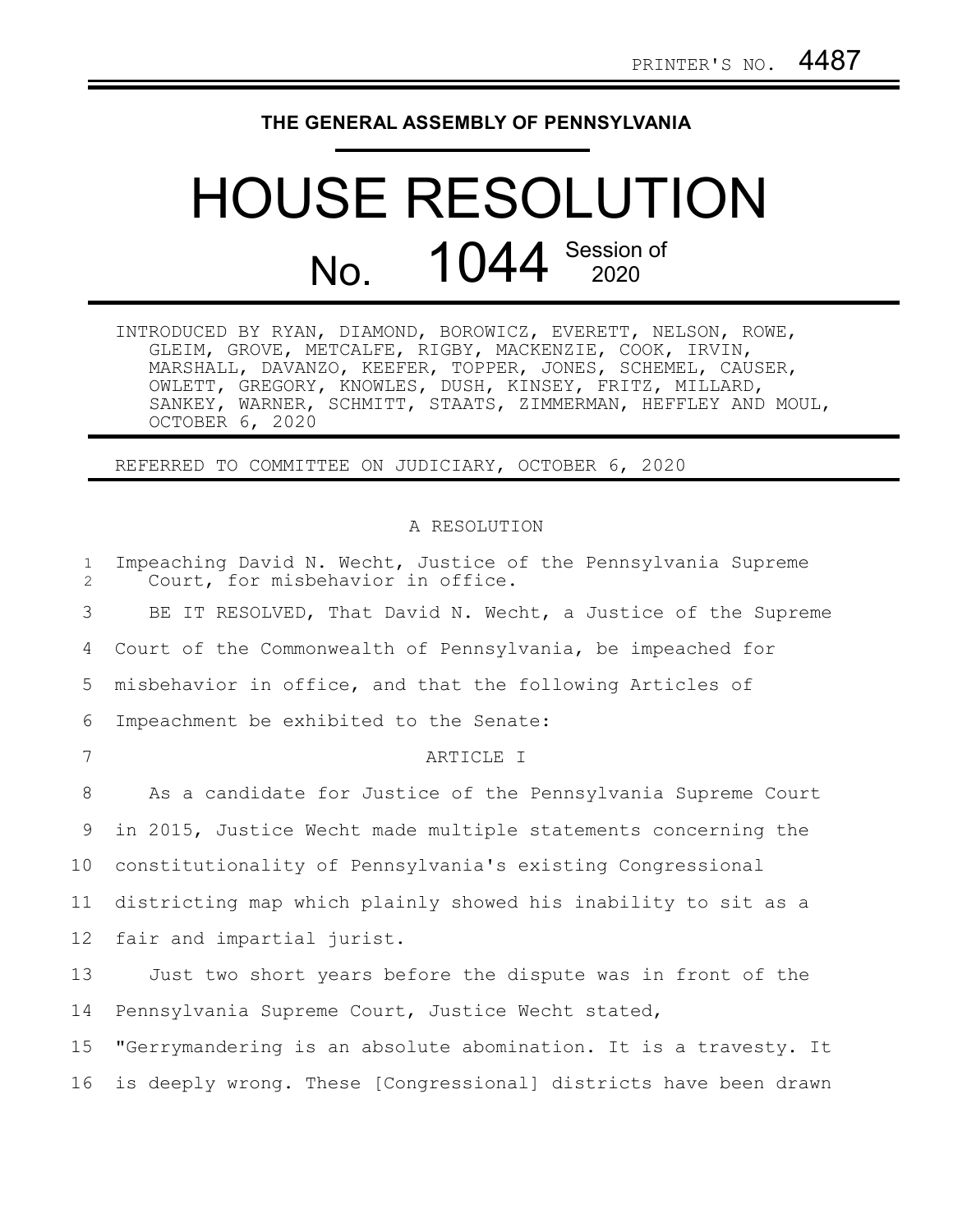to disenfranchise the majority of Pennsylvanians. And they have been drawn by skilled political operatives, and it needs to stop." Spring 2015 Judge Candidate Forum, Neighborhood Networks and MoveOn Philly, at [https://www.youtube.com/watch?](https://www.youtube.com/watch?v=713tnbv55mU&feature=youtu.be) 1 2 3 4

#### [v=713tnbv55mU&feature=youtu.be.](https://www.youtube.com/watch?v=713tnbv55mU&feature=youtu.be) 5

One of the more damning statements made by Justice Wecht was made at a candidate's forum held by the named party in *League of Women Voters of Pennsylvania v. Commonwealth*, 177 A.3d 1000 (Pa. Commonwealth 2017). At that forum, he stated, "Everybody in this room should be angry about how gerrymandered we are...Understand, sitting here in the city of Pittsburgh, your vote is diluted. Your power is taken away from you." Eric Holmberg, Forums Put Spotlight on PA Supreme Court Candidates, PUBLICSOURCE (Oct. 22, 2015), at [www.publicsource.org/forums](http://www.publicsource.org/forums-put-spotlight-on-pa-supreme-court-candidates)[put-spotlight-on-pa-supreme-court-candidates.](http://www.publicsource.org/forums-put-spotlight-on-pa-supreme-court-candidates) 6 7 8 9 10 11 12 13 14 15

Despite this glaringly obvious lack of objectivity and impartiality, Justice Wecht participated in the deliberations of the application for the Court to exercise its extraordinary jurisdiction filed by League of Women Voters of Pennsylvania, which implored the Court to remove the case using its King's Bench authority. Justice Wecht sided with the Petitioners, ordering fact finding and conclusions of law by the Commonwealth Court to be presented to the Pennsylvania Supreme Court on an expedited basis. Justice Wecht participated in oral argument by the parties before the Court. Finally, Justice Wecht participated in the determination in granting the relief requested by the Petitioners, manufacturing an extra-textual series of constitutional requirements for Congressional redistricting, and reserving for itself the drawing of Congressional districts. 16 17 18 19 20 21 22 23 24 25 26 27 28 29 30

20200HR1044PN4487 - 2 -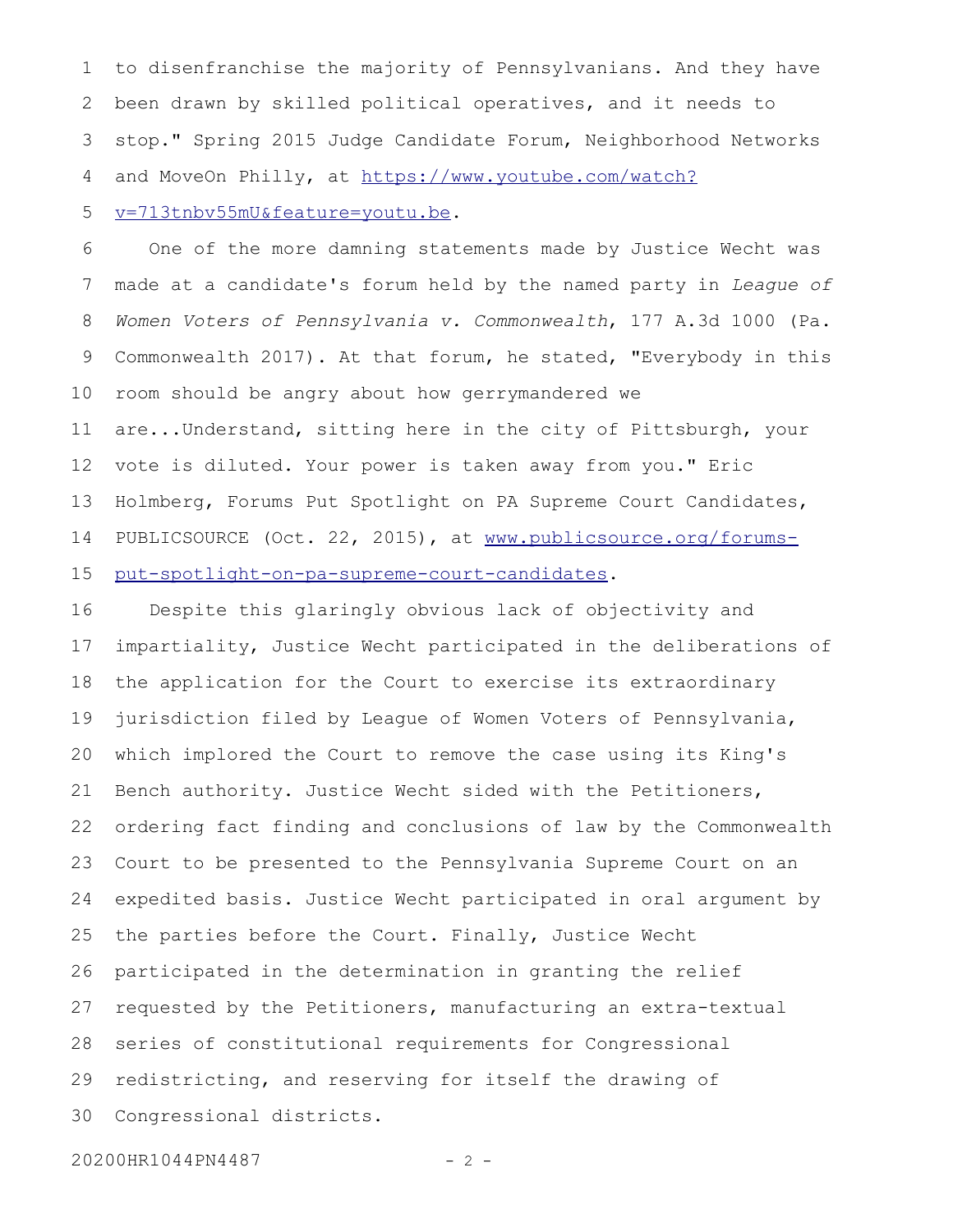Rule 2.11(A) of the Code of Judicial Conduct establishes a straightforward mandate: Any judge-including a Justice of the Supreme Court "shall disqualify himself or herself in any proceeding in which the judge's impartiality might reasonably be questioned." A judge's impartiality might reasonably be questioned when "[t]he judge, while a judge or judicial candidate, has made a public statement, other than in a court proceeding, judicial decision, or opinion, that commits the judge to reach a particular result or rule in a particular way in the proceeding or controversy." Rule 2.11(A)(5). This duty to disqualify exists "...regardless of whether a motion to disqualify is filed." Rule 2.11, Comment (2). Justice Wecht failed in his obligation to disqualify himself from these proceedings and failed to disclose that he had made these statements to allow parties to determine whether petition for his removal from the case. The Court granted extraordinary relief to the Petitioners by a vote of four justices to three. Had Justice Wecht conformed his behavior to the mandates in Canon 1 in the Code of Judicial Conduct, that judges "uphold and promote the independence, integrity, and impartiality of the judiciary, and shall avoid impropriety and the appearance of impropriety," the Court would have lacked a majority vote to override the Commonwealth Court's stay; lacked a majority to effectively re-write the Pennsylvania Constitution to impose additional districting standards for the Congressional redistricting process; and, would not have facilitated a violation of Article II, Section 1 of the United States Constitution by usurping the legislative authority to draw congressional districts. 1 2 3 4 5 6 7 8 9 10 11 12 13 14 15 16 17 18 19 20 21 22 23 24 25 26 27 28 29

Justice Wecht failed to disclose this obvious conflict 20200HR1044PN4487 - 3 -30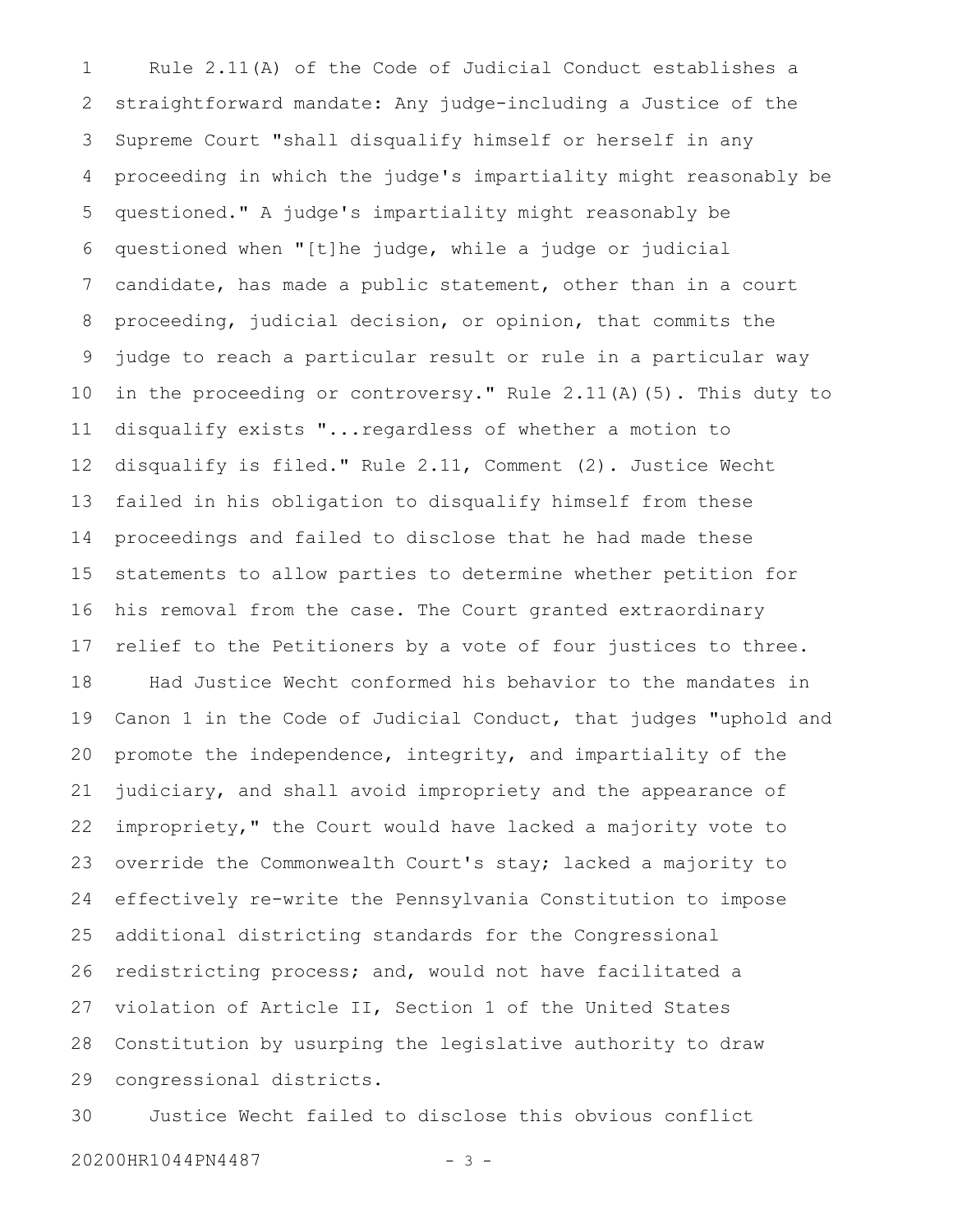despite having multiple opportunities to do so. When his statements were discovered, and an application to disqualify him from these proceedings was filed, Justice Wecht sat in judgment of his own application for disqualification. Justice Wecht said that the two weeks needed to fully investigate his biased statements by a party was far too long to wait after counsel suspected his bias. He went on to say that counsel should have assumed that such bias existed and that they should have conducted their research prior to the beginning of the case. Finally, the Justice said he should not disqualify himself because "the publicity surrounding this case and its consequence, it is as or more likely that the reversal of such a prominent case after a flurry of state and national media coverage will call into question this Court's orderly administration of justice..." *League of Women Voters of Pennsylvania v. Commonwealth*, 645 Pa. 341, 361, 179 A.3d 1080, 1092 (2018). 1 2 3 4 5 6 7 8 9 10 11 12 13 14 15 16 17

On February 5, 2018, Justice Wecht issued an opinion and order which effectively manufactured a standard that impermissible bias on the part of the judiciary has a threshold "publicity" standard and parties are obligated to engage in pretrial investigations of whether their judge will be impartial. By failing to recuse himself as he should have and manufacturing new standards for disqualification of justices to 18 19 20 21 22 23 24

excuse his previously expressed, partisan political interests, Justice Wecht deprived parties before the court of their rights to Due Process of law guaranteed under the United States Constitution and the Constitution of Pennsylvania and engaged in misbehavior in office. 25 26 27 28 29

Wherefore, Justice David N. Wecht is guilty of an impeachable 20200HR1044PN4487 - 4 -30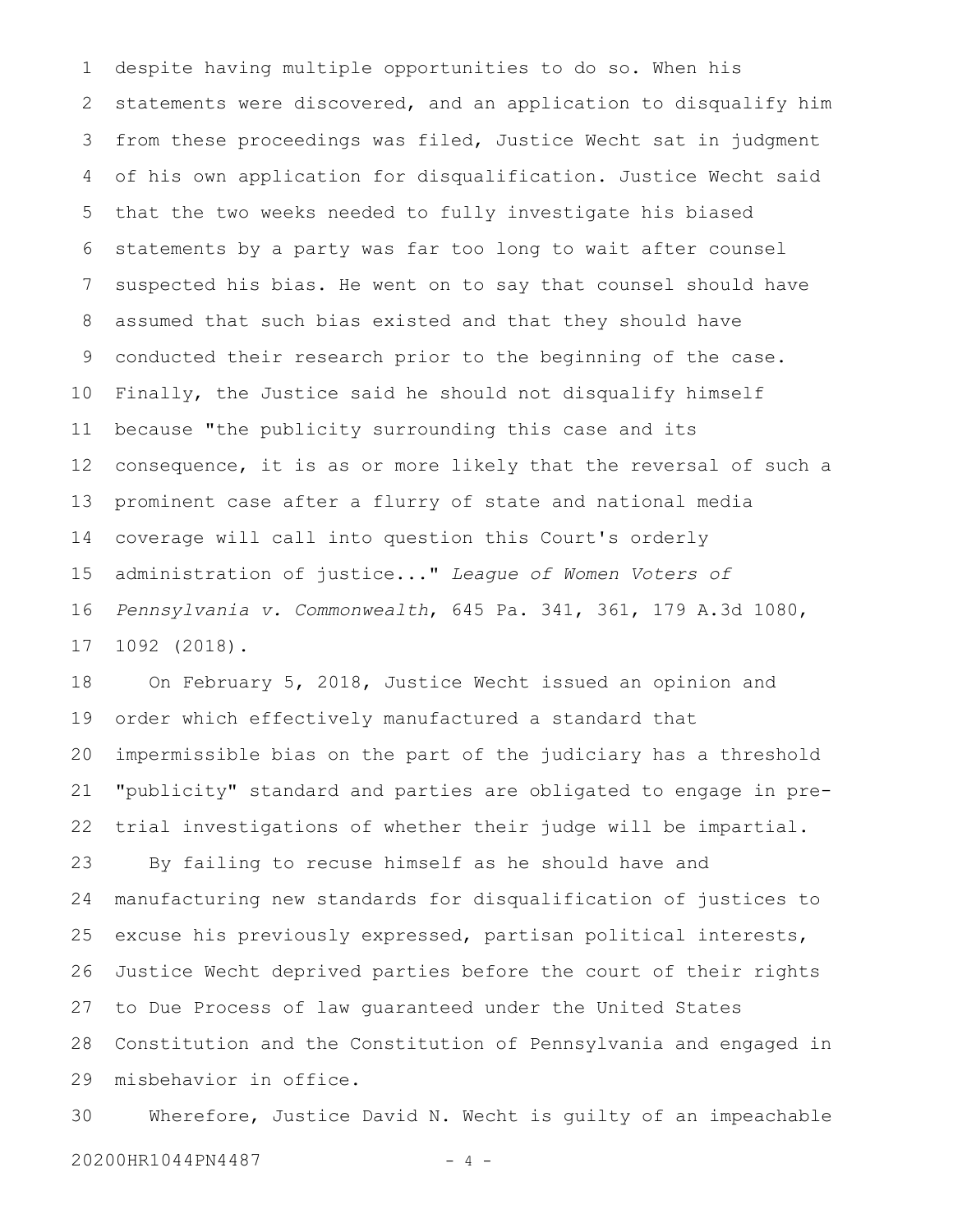offense warranting removal from office and disqualification to hold any office of trust or profit under this Commonwealth. 1 2

#### ARTICLE II

On January 22, 2018, the Supreme Court of the Commonwealth of Pennsylvania issued a per curiam Order ("Order") in *League of Women Voters of Pennsylvania v. Commonwealth*, holding that the Congressional Redistricting Act of 2011 ("Act") "clearly, plainly and palpably violates the Constitution of the Commonwealth of Pennsylvania" and, on this sole basis, struck it down as unconstitutional. 644 Pa. 287, 289, 175 A.3d 282, 284 (2018). The Court further enjoined the future use of the Act in elections for Pennsylvania seats in the United States House of Representative commencing with the upcoming May 15, 2018, primary election. 4 5 6 7 8 9 10 11 12 13 14

The Court in its Order mandated that if the Pennsylvania General Assembly chose "...to submit a congressional districting plan that satisfies the requirements of the Pennsylvania Constitution, it shall submit such plan for consideration by the Governor on or before February 9, 2018." *Id.* at 290, 284. The Court further held that "[i]f the Governor accepts the General Assembly's congressional districting plan, it shall be submitted to this Court on or before February 15, 2018." *Id*. 15 16 17 18 19 20 21 22

This Order overrode the express legislative and executive authority, found in Article IV, Section 15 of the Pennsylvania Constitution, concerning the Governor's veto authority and the General Assembly's subsequent authority to override such veto. Article IV, Section 15 clearly lays out the path a bill must take to become law. That process begins in the General Assembly and once a bill has passed both Houses of the General Assembly, Article IV, Section 15 directs that it shall then be presented 23 24 25 26 27 28 29 30

20200HR1044PN4487 - 5 -

3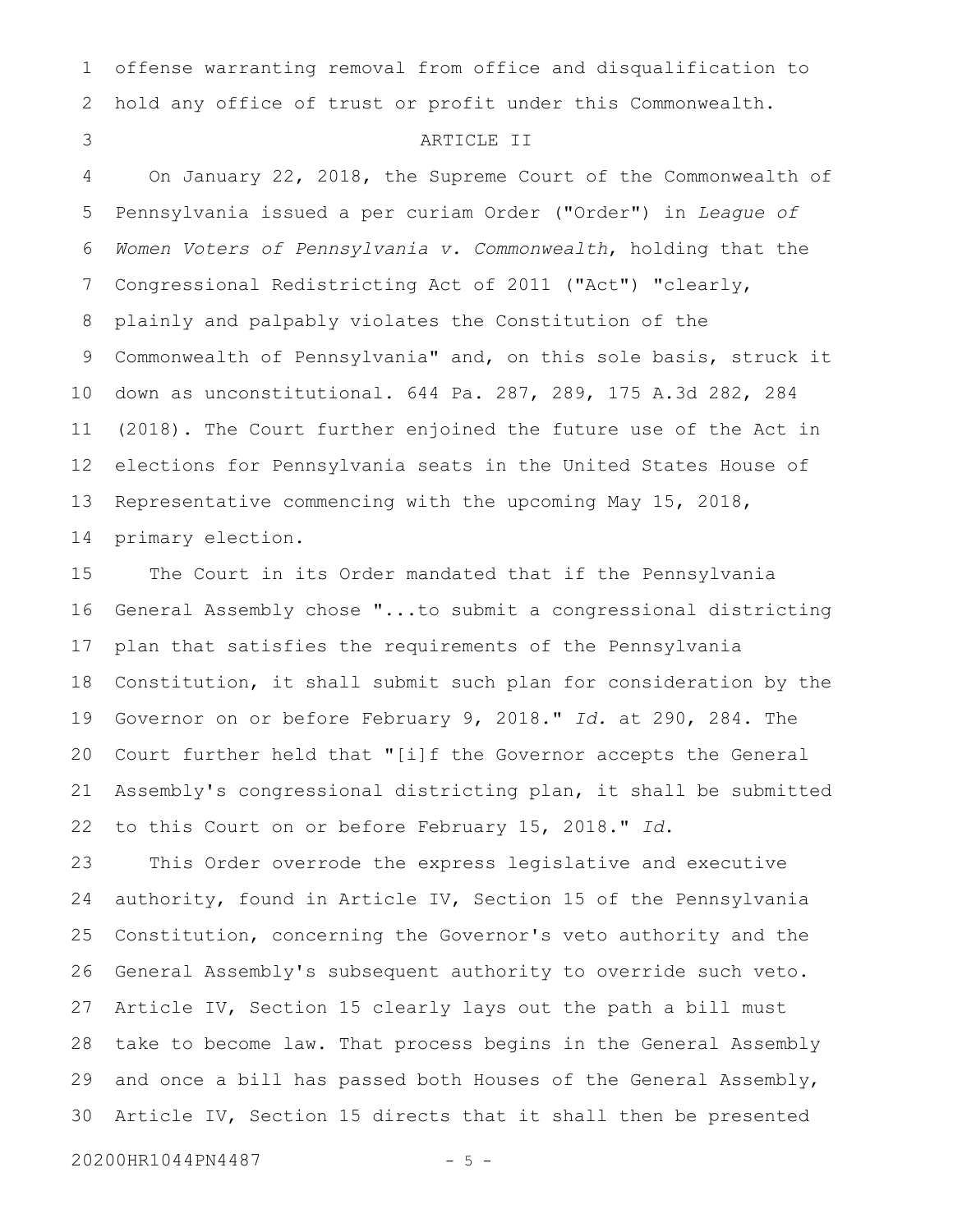to the Governor. If the Governor does not approve the bill, the Constitution mandates that he shall return it with his objections to the House in which it originated. At that point, the originating House shall enter the objections at large upon their journal and proceed to reconsider it. If after such reconsideration, two-thirds of all the members elected to that House shall agree to pass the bill, it shall be sent with the objections to the other House for reconsideration. If the bill is then approved by two-thirds of all the members elected to that House it shall become a law. Article IV, Section 15 further states: 1 2 3 4 5 6 7 8 9 10 11

If any bill shall not be returned by the Governor within ten days after it shall have been presented to him, the same shall be a law in like manner as if he had signed it, unless the General Assembly, by their adjournment, prevent its return, in which case it shall be a law, unless he shall file the same, with his objections, in the office of the Secretary of the Commonwealth, and give notice thereof by public proclamation within 30 days after such adjournment. 12 13 14 15 16 17 18 19 20

The February 9th date by which the Court mandated the General Assembly submit a redistricting plan to the Governor and the February 15th date by which a redistricting plan must be approved by the Governor and sent to the Court allows the Governor only a six-day period within which to consider the plan and provide his approval, rather than the number of days provided for in the Constitution of Pennsylvania. Moreover, this six-day period did not provide any time for the General Assembly to exercise its constitutional override authority should the Governor veto the redistricting plan. 21 22 23 24 25 26 27 28 29 30

20200HR1044PN4487 - 6 -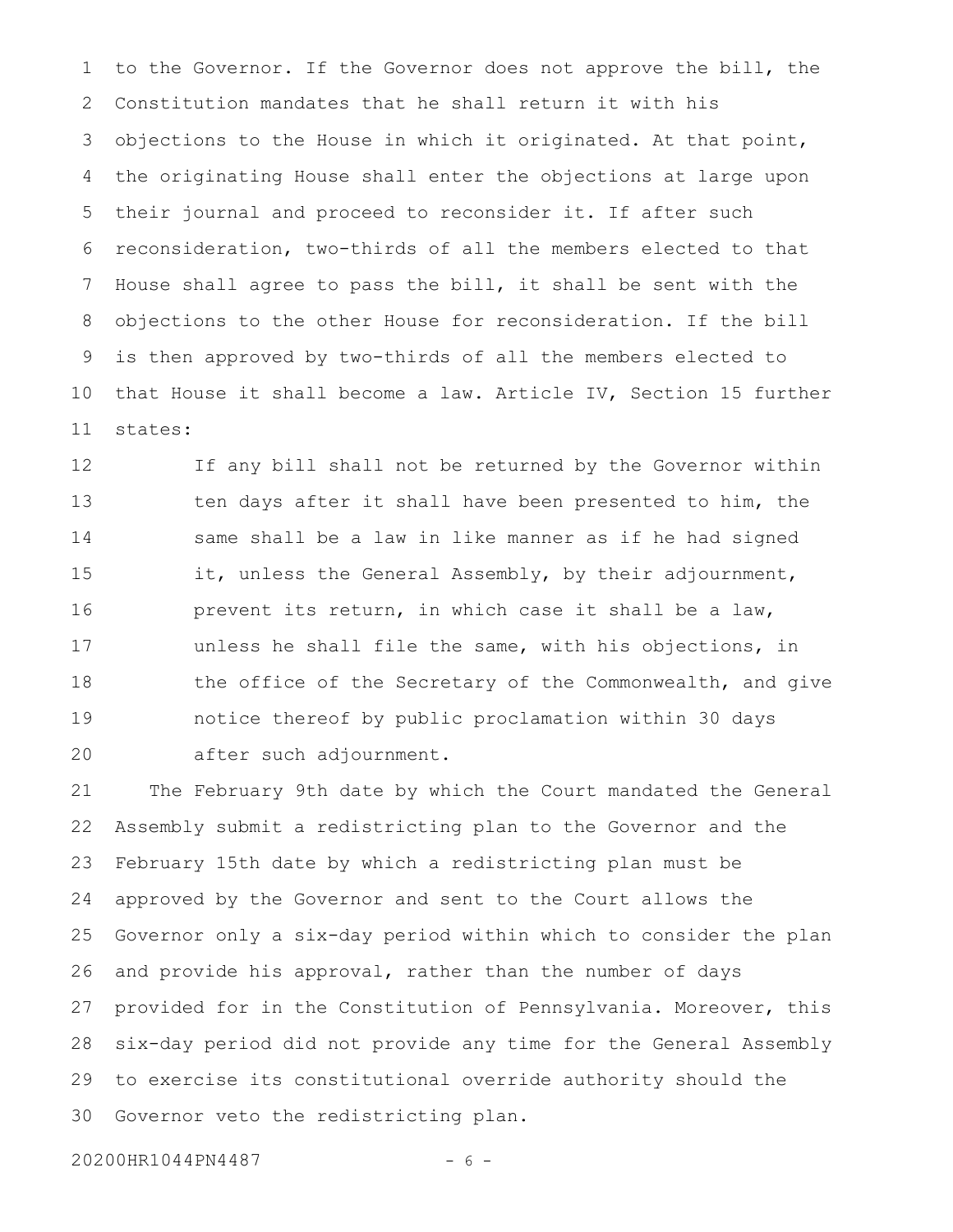This six-day period clearly, plainly and palpably violated Article IV, Section 15 of the Constitution of Pennsylvania. By its express terms, the Order ignored the constitutional time frame set out for the Governor's consideration of a bill as well as the constitutional authority of the General Assembly to override a gubernatorial veto. 1 2 3 4 5 6

In signing this order that blatantly and clearly contradicts the plain language of the Pennsylvania Constitution, Justice David N. Wecht engaged in misbehavior in office. 7 8 9

Wherefore, Justice David N. Wecht is guilty of an impeachable offense warranting removal from office and disqualification to hold any office or trust or profit in this Commonwealth. 10 11 12

13

### ARTICLE III

In its January 22, 2018 Order, the Pennsylvania Supreme Court further held that should the General Assembly not submit a congressional districting plan on or before February 9, 2018, or should the Governor not approve the General Assembly's plan on or before February 15, 2018, the Court shall proceed to expeditiously adopt a plan based on the evidentiary record developed in the Commonwealth Court. This order by the Pennsylvania Supreme Court completely disregards the tenets of the United States Constitution. 14 15 16 17 18 19 20 21 22

In a related Order of the Court dated February 7, 2018, a fellow Justice on the Court recognized the gravity of the Court's order in his concurring and dissenting opinion. He stated, "the Court's remedy threatens the separation of powers dictated by Article I, Section 4 of the United States Constitution by failing to allow our sister branches sufficient time to legislate a new congressional districting map, potentially impinges upon the due process rights of the parties 20200HR1044PN4487 - 7 -23 24 25 26 27 28 29 30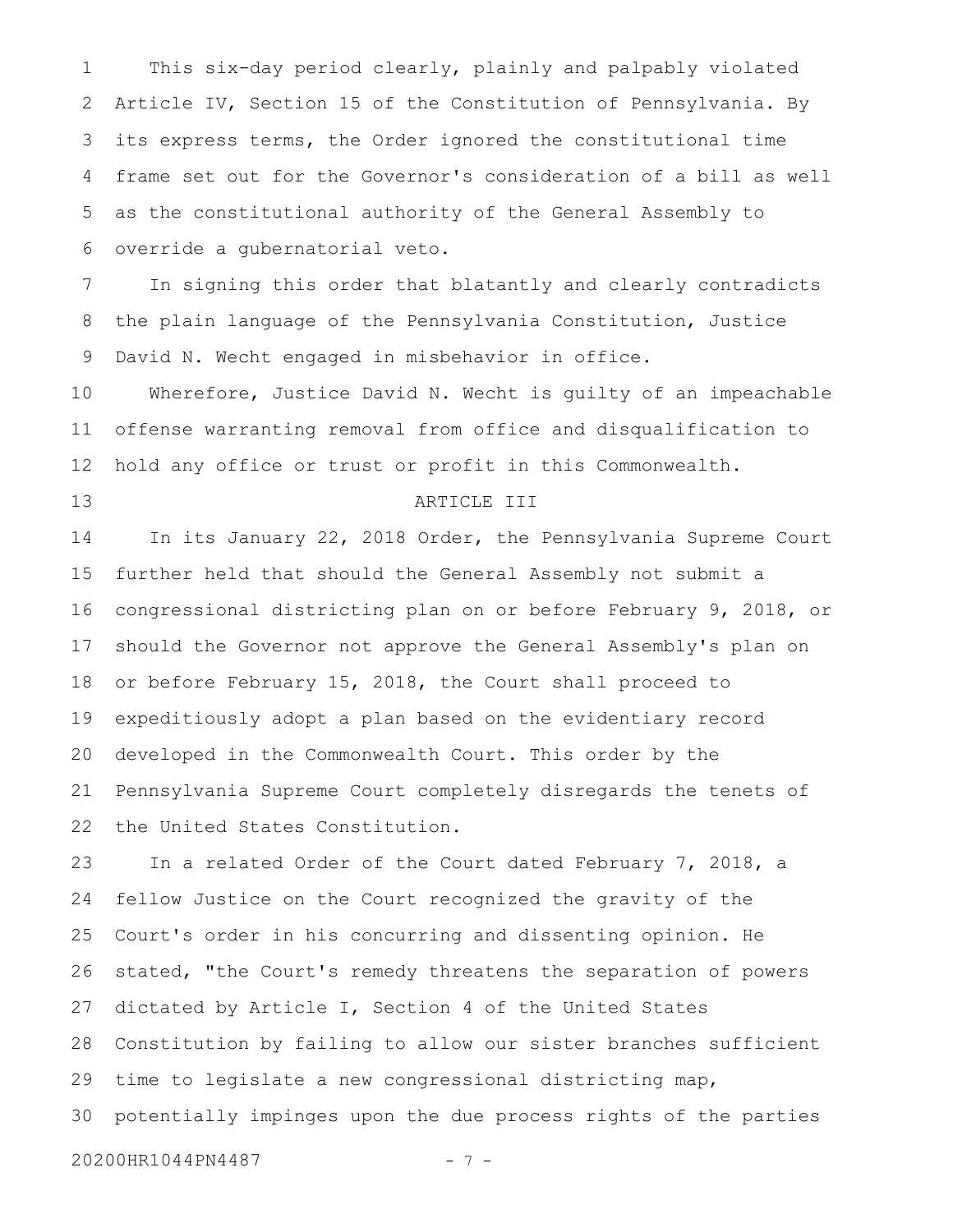at bar..." *League of Women Voters v. Commonwealth*, 645 Pa. 1, 136, 178 A.3d 737, 826 (2018). Article 1, Section 4 of the United States Constitution gives authority regarding the "Times, Places and Manner of holding Elections for Senators and Representatives" only to state legislatures and Congress. In this unprecedented case, by issuing their January 22, 2018 Order, the Pennsylvania Supreme Court has, in contravention to the express grant of authority in the United States Constitution, arrogated unto itself this legislative authority. On February 19, 2018, the Court issued a Per Curiam opinion and order, with Justice Wecht and three other Justices of the Supreme Court arrogating to themselves the task of drawing Congressional Districts. In his dissenting opinion, the Chief Justice noted,"... the adoption of a judicially created redistricting plan apparently upon advice from a political scientist who has not submitted a report as of record nor appeared as a witness in any court proceeding in this case; and the absence of an adversarial hearing to resolve factual controversies arising in the present remedial phase of this litigation." *League of Women Voters of Pennsylvania v. Commonwealth*, 645 Pa. 576, 626, 181 A.3d 1083, 1121-22 (2018). He said, "In these circumstances, the displacement to the judiciary of the political responsibility for redistrictingwhich is assigned to the General Assembly by the United States Constitution-appears to me to be unprecedented." *Id.* at 1122. In joining an Order of the Supreme Court that blatantly and clearly contradicts the plain language of the United States Constitution, Justice David N. Wecht engaged in misbehavior in office. 1 2 3 4 5 6 7 8 9 10 11 12 13 14 15 16 17 18 19 20 21 22 23 24 25 26 27 28 29

Wherefore, Justice David N. Wecht is guilty of an impeachable 20200HR1044PN4487 - 8 -30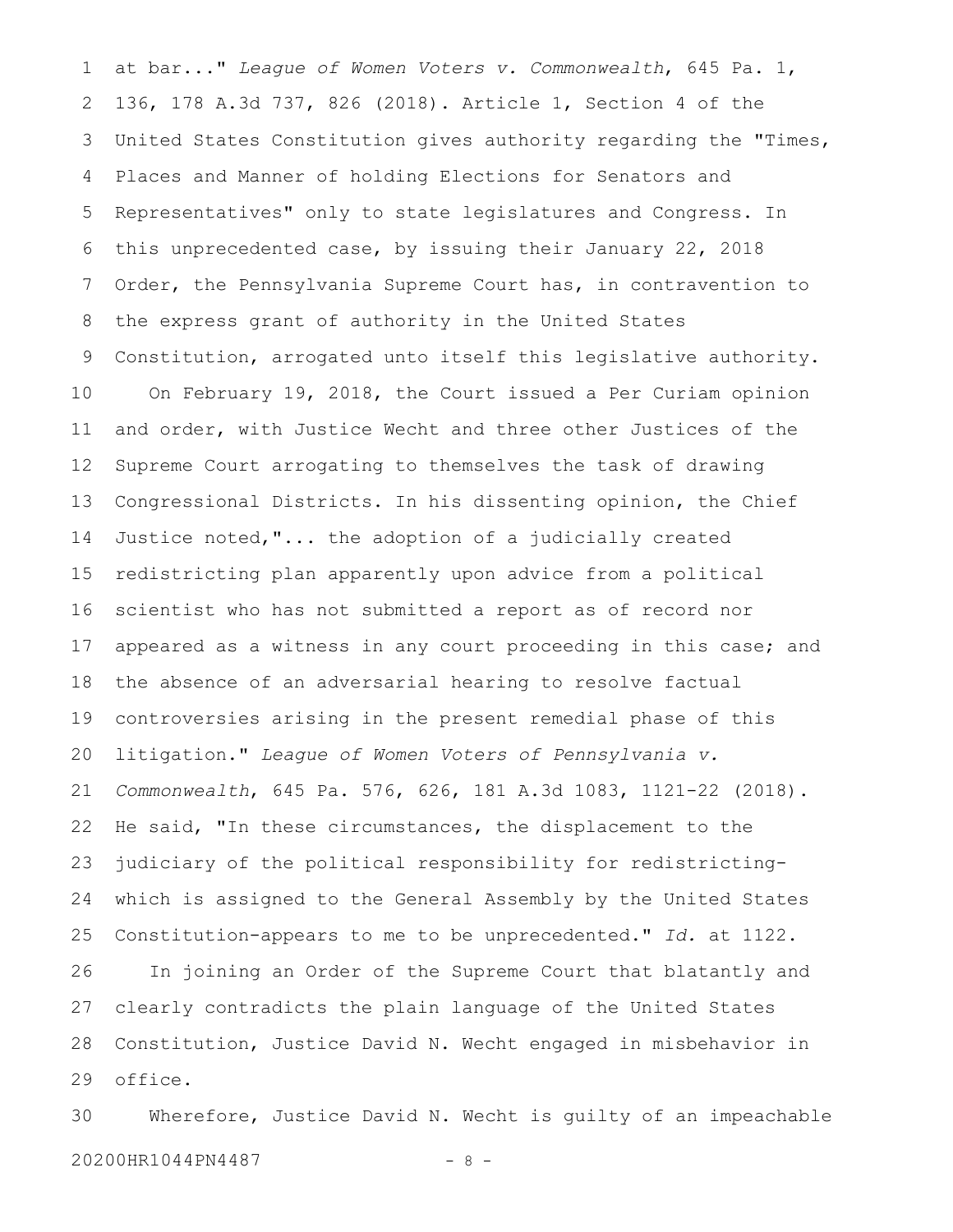offense warranting removal from office and disqualification to hold any office or trust or profit under this Commonwealth. 1 2

#### ARTICLE IV

In July of 2019, Justice Wecht authored the opinion in *Pennsylvania Restaurant and Lodging Association v. Pittsburgh*, re-writing provisions of the Commonwealth's Home Rule Charter and Optional Plans Law and Disease Prevention and Control Law of 1955 to manufacture authority to compel employers within the City of Pittsburgh to provide paid sick leave to their employees. 211 A.3d 810 (Pa. 2019). In doing so, Justice Wecht transgressed the Separation of Powers between the legislative and judicial branches of State government. 4 5 6 7 8 9 10 11 12

The law, codified as 53 Pa.C.S. § 2962, provides for limitations on ability of a municipality which adopts a home rule charter in the regulation of businesses and employment. The law states, in part, that home rule municipalities "shall not determine duties, responsibilities or requirements placed upon businesses, occupations and employers, including the duty to withhold, remit or report taxes or penalties levied or imposed upon them or upon persons in their employment, except as expressly provided by statutes which are applicable in every part of this Commonwealth or which are applicable to all municipalities or to a class or classes of municipalities." Despite there being no authority "expressly provided by statutes," Justice Wecht undertook a tortured and circuitous 46 page analysis of existing State law and manufactured authority from the words of the Disease Prevention and Control Law of 1955. This law imposes the responsibility for "the prevention and control of communicable and non-communicable diseases" on local boards of health and the Department of Health (in the 13 14 15 16 17 18 19 20 21 22 23 24 25 26 27 28 29 30

20200HR1044PN4487 - 9 -

3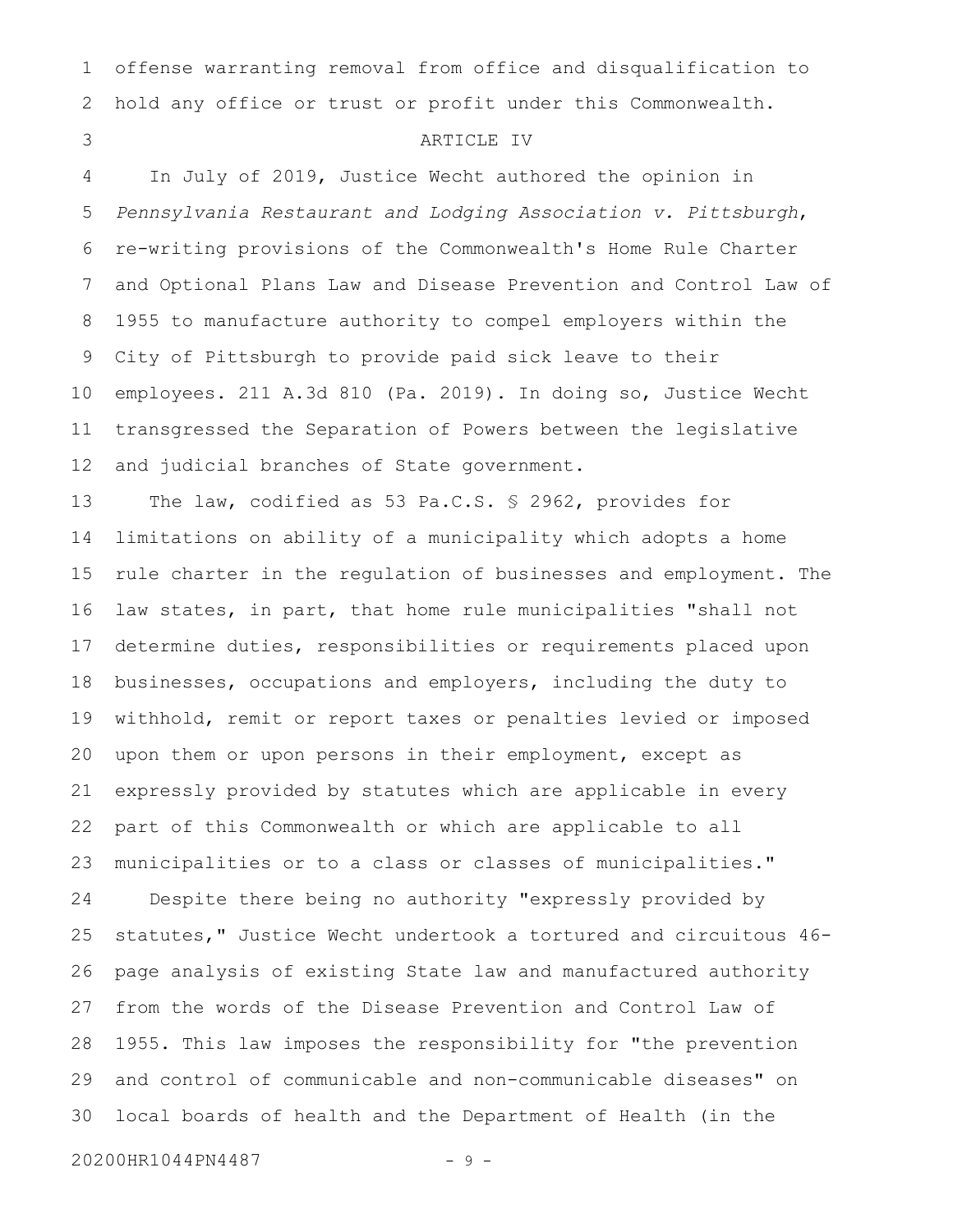absence of a local board). Despite the command in the law that such authority be "expressly provided" for such ordinances to be within the municipality's legitimate authority, Justice Wecht found authority which was at-best implied under the Disease Prevention and Control Law of 1955 satisfied the "express" requirements. 1 2 3 4 5 6

The Disease Prevention and Control Law of 1955 grants local boards of health and the Department of Health authority over individuals who are infected with a communicable or noncommunicable disease and who have been exposed to such individuals and, grants authority to isolate, quarantine and surveille only these two classes of individuals. Nowhere in the Disease Prevention and Control Law of 1955, or elsewhere in Pennsylvania law, is there an expressed grant of authority to municipalities to compel private businesses to provide paid sick leave. 7 8 9 10 11 12 13 14 15 16

In re-writing the statute, by striking the word "expressly" in the law and replacing it with "impliedly," Justice Wecht exercised authority that is solely vested in the legislative branch under Article II, Section 1 of the Constitution of Pennsylvania. This transgression of the separation of powers between co-equal branches of government evidences that Justice David N. Wecht engaged in misbehavior in office. 17 18 19 20 21 22 23

Wherefore, Justice David N. Wecht is guilty of an impeachable offense warranting removal from office and disqualification to hold any office of trust or profit under this Commonwealth. ARTICLE V 24 25 26 27

In July 2020, Justice Wecht authored the majority opinion *Wolf v. Scarnati*, blatantly violating the separation of powers between the legislative and judicial branches of government. 233 28 29 30

20200HR1044PN4487 - 10 -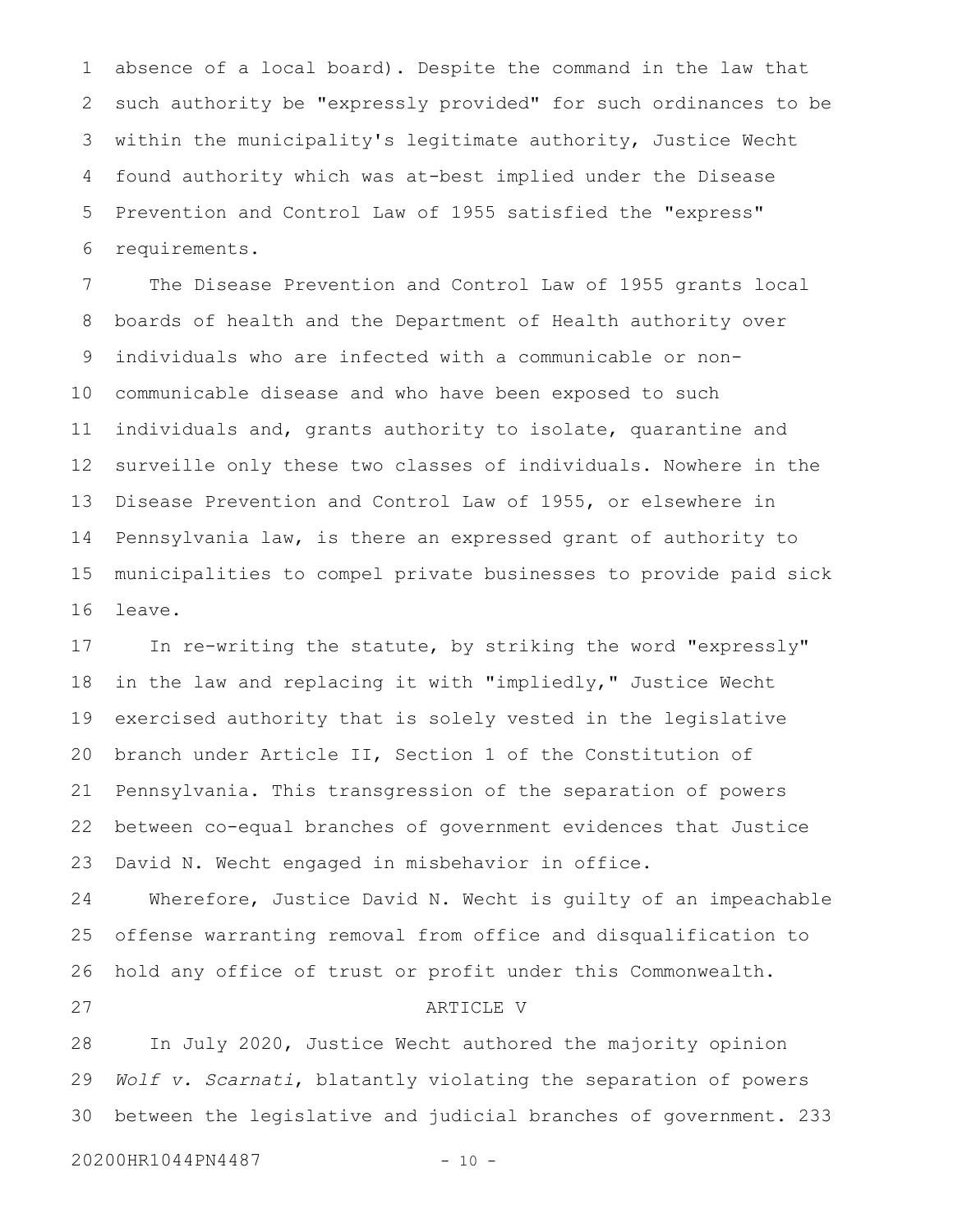A.3d 679 (Pa. 2020). 1

The question in *Wolf v. Scarnati* was whether a concurrent resolution seeking to compel the Governor to end a state of emergency required presentment under Article III, Section 9 of the Constitution of Pennsylvania. The statute at issue, codified at 35 Pa.C.S. § 7301(c), provides that "[t]he General Assembly by concurrent resolution may terminate a state of disaster emergency at any time. Thereupon, the Governor shall issue an executive order or proclamation ending the state of disaster emergency." The statute, enacted in 1978, did not provide a mechanism for presentment to the Governor. By the plain reading of the words of the law, presentment to the Governor was not envisioned by the General Assembly of 1978. 2 3 4 5 6 7 8 9 10 11 12 13

In holding the statute to be unconstitutional, Justice Wecht re-wrote the statute to add a presentment provision to the law. As articulated by a fellow Justice of the Court, Justice Wecht amended the law as follows: 14 15 16 17

The General Assembly by concurrent resolution may terminate a state of disaster emergency at any time. **[The Governor may then approve or veto the resolution. If the resolution is approved by the Governor or his veto is overridden, t]**hereupon, the Governor shall issue an executive order or proclamation ending the state of disaster emergency. 18 19 20 21 22 23 24

*Wolf*, 233 A.3d at 709. 25

The plain language of the statute stands as a clear expression of legislative intent by the General Assembly of 1978 to avoid presentment to the Governor. According to his fellow Justice, Wecht's effort to re-write the statute or ignore its plain language "is merely a means to the same end - *i.e.*, 26 27 28 29 30

20200HR1044PN4487 - 11 -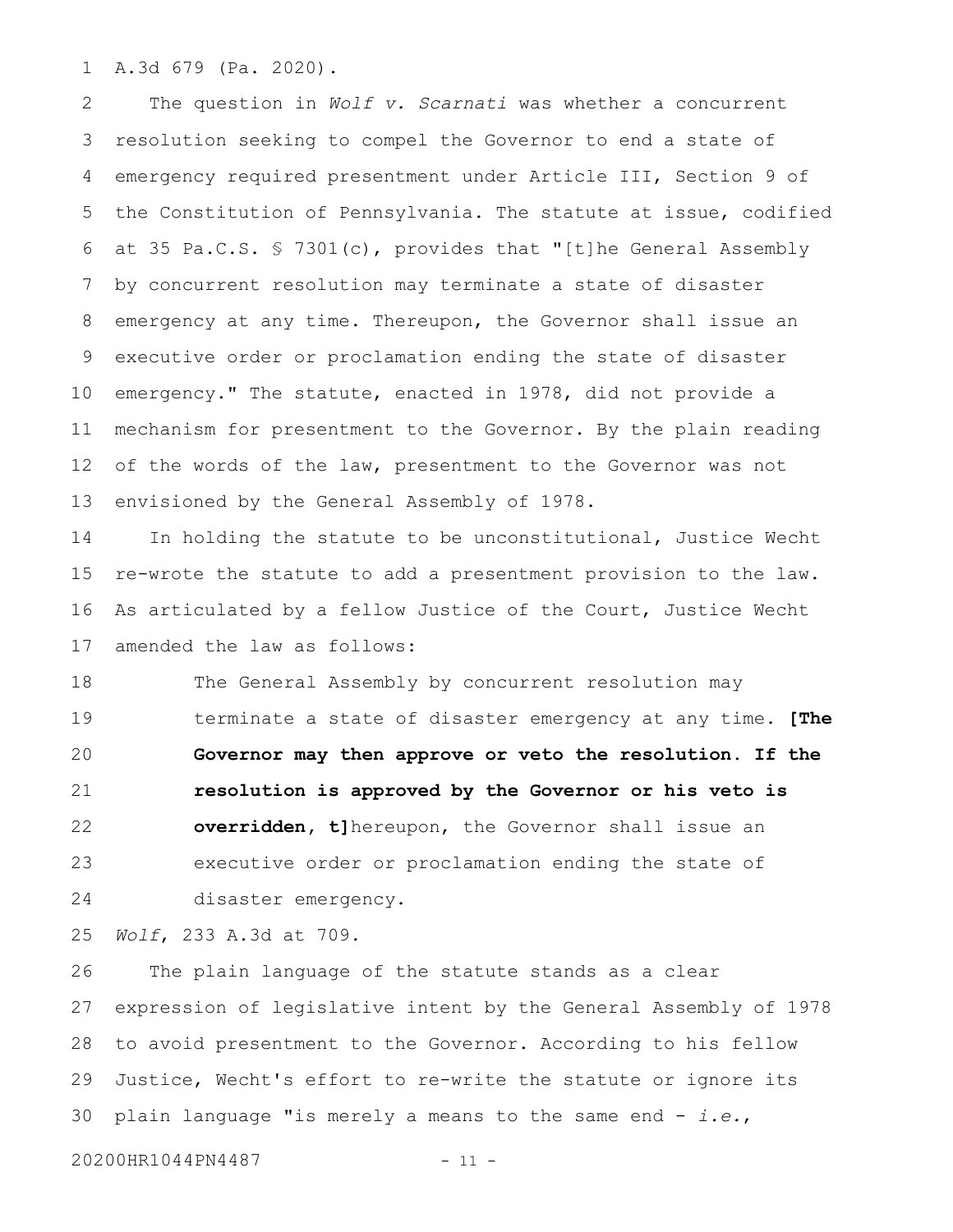permitting the constitutional requirement of presentment to be satisfied notwithstanding the fact that the statute explicitly aims to avoid exactly that." *Id.* at 712 1 2 3

Justice Wecht's opinion in *Wolf v. Scarnati* is at tension with long-standing jurisprudence on severability of unconstitutional laws, including an opinion authored by Justice Wecht himself. 4 5 6 7

In *Protz v. Workers' Compensation Appeal Board*, Justice Wecht gave a strict reading of the Worker's Compensation Act on the use of impairment ratings from the American Medical Association in making determinations of the level of disability for workers' compensation, and struck down the law. 639 Pa. 645, 161 A.3d 827 (2017). The law provided that physicians should make these determinations "pursuant to the most recent edition of the American Medical Association 'Guide to the Evaluation of Permanent Impairment.'" At the time the law was enacted, the Fourth Edition of the AMA Guides was being used. For the sake of "constitutional avoidance," and the appearance of impartiality and consistency, Justice Wecht could have simply struck the words "most recent" and added the word "Fourth." He did not. Strikingly, Justice Wecht found it constitutionally tenable in *Wolf v. Scarnati* to add 22 words that the General Assembly did not include in the law, while finding it constitutionally untenable in *Protz* to replace two words with one. 8 9 10 11 12 13 14 15 16 17 18 19 20 21 22 23 24

By re-writing the statute under the auspices of "constitutional avoidance," Justice Wecht frustrated the intent of the General Assembly of 1978 and exercised authority that is vested in the legislative branch under Article II, Section 1 of the Constitution of Pennsylvania. This violation of his obligation to uphold the Constitution of Pennsylvania evidences 25 26 27 28 29 30

20200HR1044PN4487 - 12 -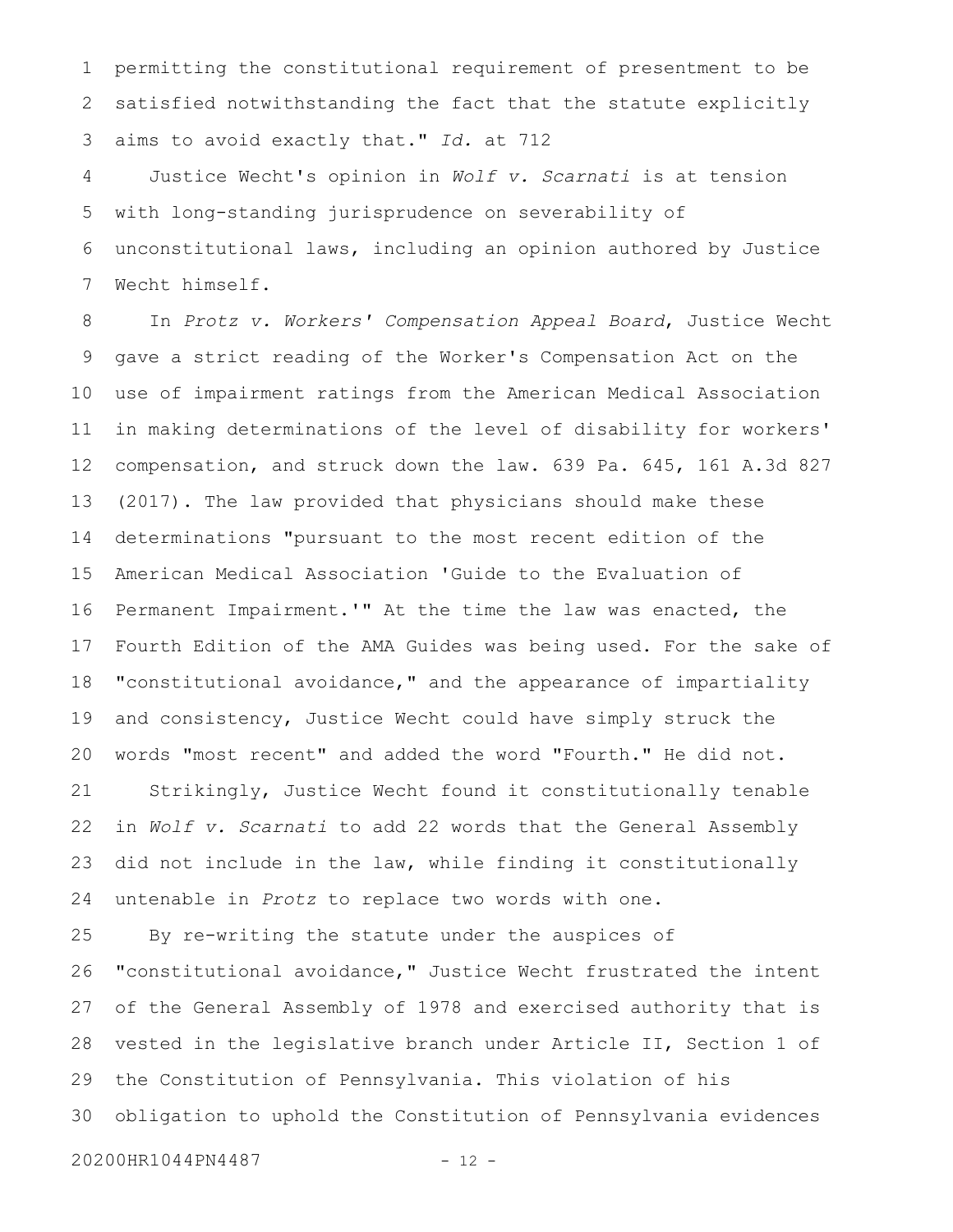that Justice David N. Wecht engaged in misbehavior in office. Wherefore, Justice David N. Wecht is guilty of an impeachable offense warranting removal from office and disqualification to hold any office of trust or profit under this Commonwealth. 1 2 3 4

#### ARTICLE VI

The Pennsylvania Supreme Court adopted Rule 2.11(A)(4) of the Code of Judicial Conduct, which governs recusals and provides that when "[t]he judge knows or learns that a party, a party's lawyers, or the law firm of a party's lawyer has made a direct or indirect contribution to the judge's campaign in "...an amount that would raise a reasonable concern about the fairness or impartiality of the judge's consideration of a case involving the party..." judges shall disqualify themselves. 6 7 8 9 10 11 12 13

In September 2020, the Supreme Court issued its opinion and order in *Pennsylvania Democratic Party v. Boockvar*. No. 133 MM 2020, 2020 WL 5554644 (Pa. Sept. 17, 2020). During his 2015 campaign for election to the Pennsylvania Supreme Court, Justice Wecht received nearly \$3.1 million in campaign contributions during the 2015 election cycle. Nearly 8%, or \$224,910.24, of his reported campaign funds were contributed by the petitioners in *Pennsylvania Democratic Party v. Boockvar*. 14 15 16 17 18 19 20 21

Rule 2.11(A) of the Code of Judicial Conduct establishes unequivocally that any judge, including a Justice of the Supreme Court, "shall disqualify himself or herself in any proceeding in which the judge's impartiality might reasonably be questioned." A judge's impartiality might reasonably be questioned-and a judge must disqualify himself or herself-when "the judge, while a judge or judicial candidate, has made a public statement, other than in a court proceeding, judicial decision, or opinion, that commits the judge to reach a particular result or rule in a 22 23 24 25 26 27 28 29 30

20200HR1044PN4487 - 13 -

5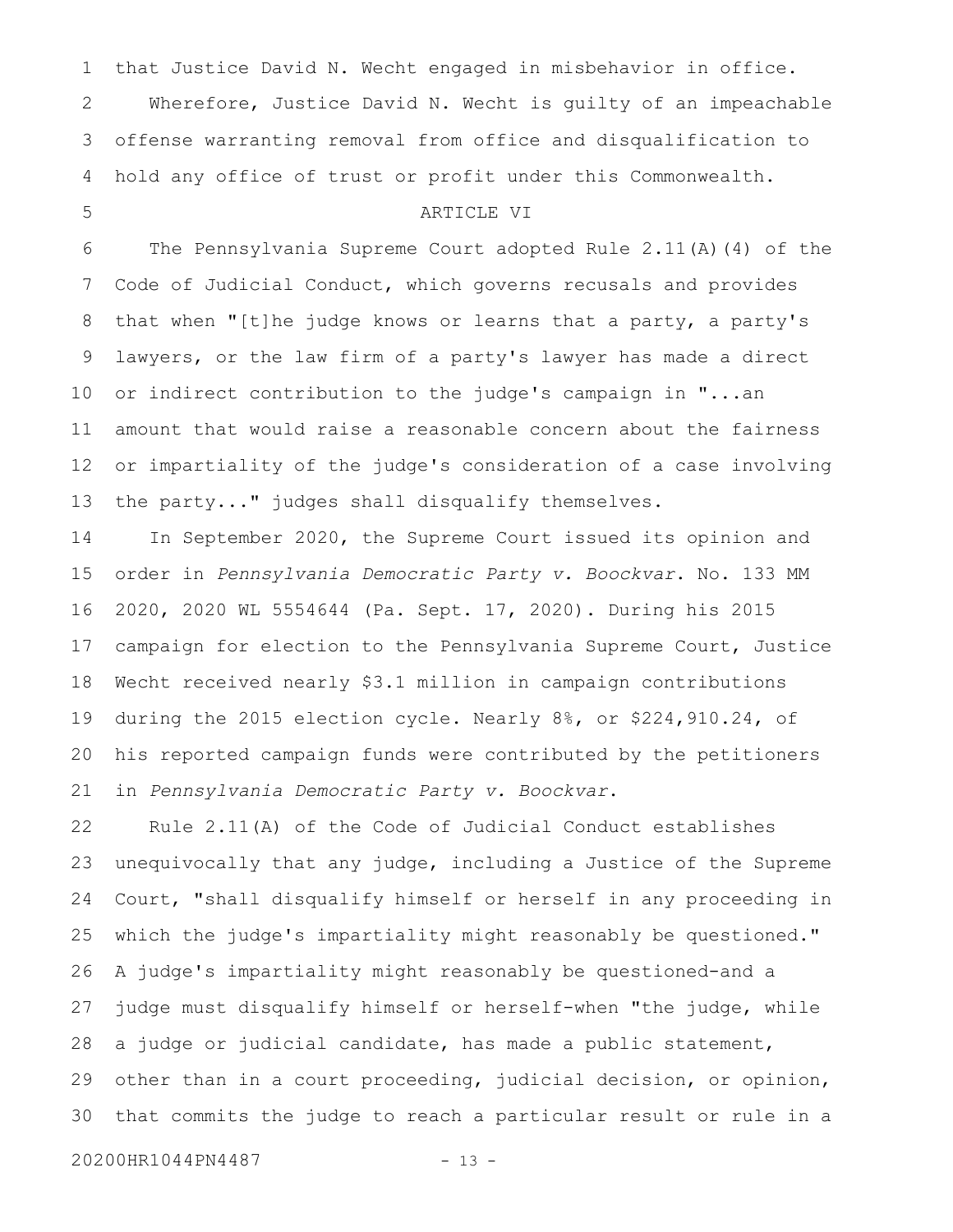particular way in the proceeding or controversy." Rule 2.11(A) (5). 1 2

According to the commentaries on this Rule, there is no amount specified that would require recusal or disqualification, but rather "the nature of the inquiry is an objective one involving the public perception of large contributions and their effect on the judge's ability to be impartial...A contribution of several thousand dollars will almost always require an analysis of whether disqualification is warranted...[T]he effect of contributions will generally dissipate over time. The larger the contribution, the longer it will take to dissipate." Statement of Policy Regarding Disqualification Based on Campaign Contributions Under Rule 2.11(A)(4) published at 46 Pa.B. 6969 (November 5, 2016). 3 4 5 6 7 8 9 10 11 12 13 14

Justice Wecht, writing for the majority in *Commonwealth v. Koehler* (2020), addressed the issue of recusal. He stated that a challenge to an appellate judge's bias may be heard under the Post Conviction Relief Act because, "'[d]ue process demands the absence of judicial bias.' And a litigant's due process rights are violated if a biased appellate judge decides the fate of the litigant's appeal." 229 A.3d 915, 931 (Pa. 2020) (citations omitted). Donations of large sums of money to a Justice's campaign by a party to litigation must be disclosed so that the parties may weigh the efficacy of an application for disqualification of that Justice. 15 16 17 18 19 20 21 22 23 24 25

Justice Wecht had an obligation to disclose these contributions to the parties under the Court's Rules of Judicial Conduct. This failure to disclose evidences that Justice David N. Wecht engaged in misbehavior in office. 26 27 28 29

Wherefore, Justice David N. Wecht is guilty of an impeachable 20200HR1044PN4487 - 14 -30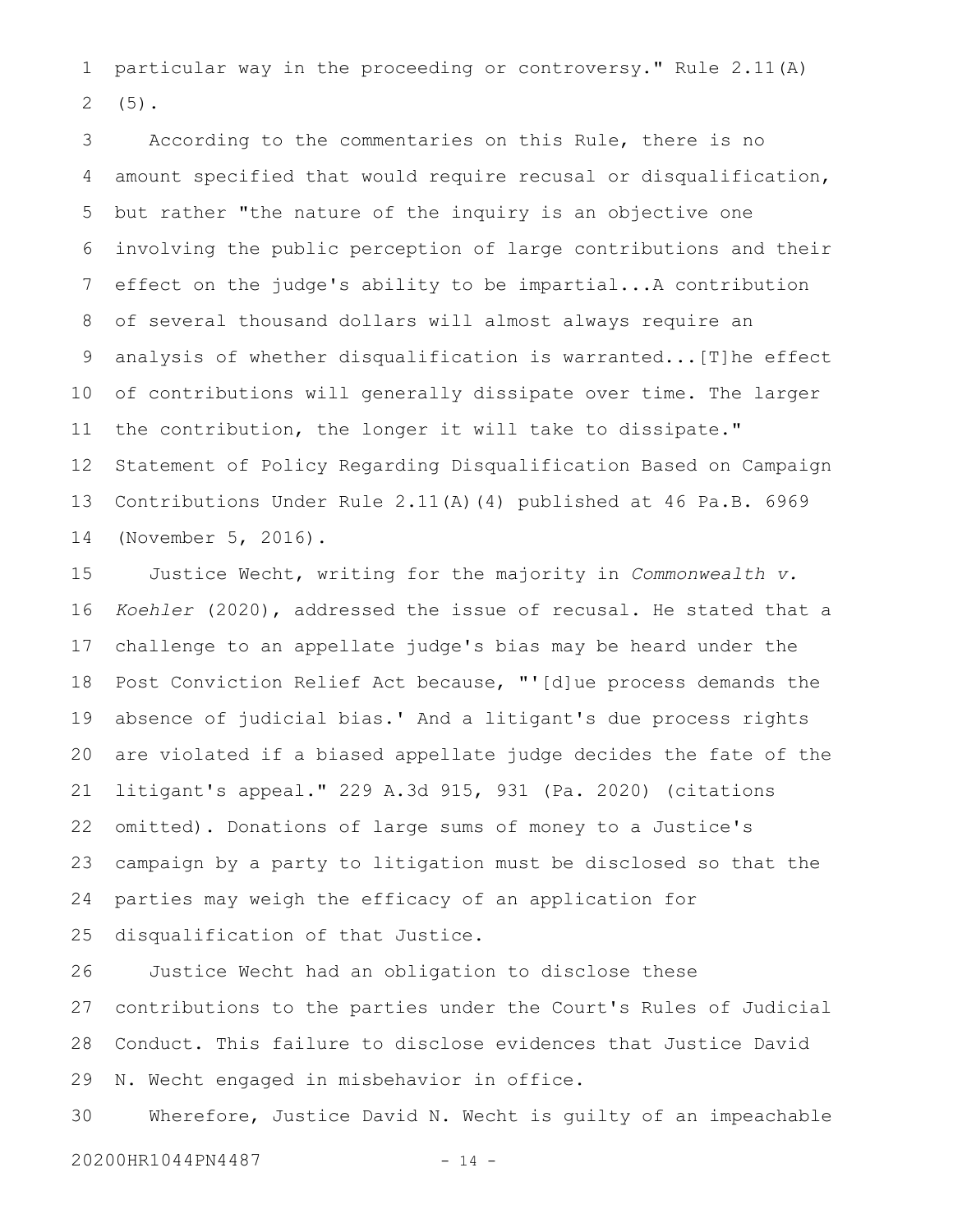offense warranting removal from office and disqualification to hold any office of trust or profit under this Commonwealth. 1 2

3

### ARTICLE VII

Justice Wecht, who as a Pennsylvania Supreme Court Justice took an oath to support, obey and defend the Constitutions of the United States and the Commonwealth of Pennsylvania, and to discharge the duties of his office with fidelity, and who is bound to uphold the integrity of the judiciary, to avoid impropriety and the appearance of impropriety, and to perform the duties of his office impartially, did, through actions including: 4 5 6 7 8 9 10 11

(1) failing to abide by the Pennsylvania Code of Judicial Conduct and thereby depriving parties of their rights to Due Process guaranteed under the United States Constitution and the Constitution of Pennsylvania in *League of Women Voters of Pennsylvania v. Commonwealth*; 12 13 14 15 16

(2) violating Article IV, Section 15 of the Constitution of the Commonwealth of Pennsylvania in *League of Women Voters of Pennsylvania v. Commonwealth*; 17 18 19

(3) violating Article I, Section 4 of the Constitution of the United States of America in *League of Women Voters of Pennsylvania v. Commonwealth*; 20 21 22

(4) exercising authority that is solely vested in the legislative branch under Article II, Section 1 of the Constitution of the Commonwealth of Pennsylvania *in Pennsylvania Restaurant and Lodging Association v. Pittsburgh*; 23 24 25 26 27

(5) exercising authority that is solely vested in the legislative branch under Article II, Section 1 of the Constitution of the Commonwealth of Pennsylvania in *Wolf v.* 28 29 30

20200HR1044PN4487 - 15 -